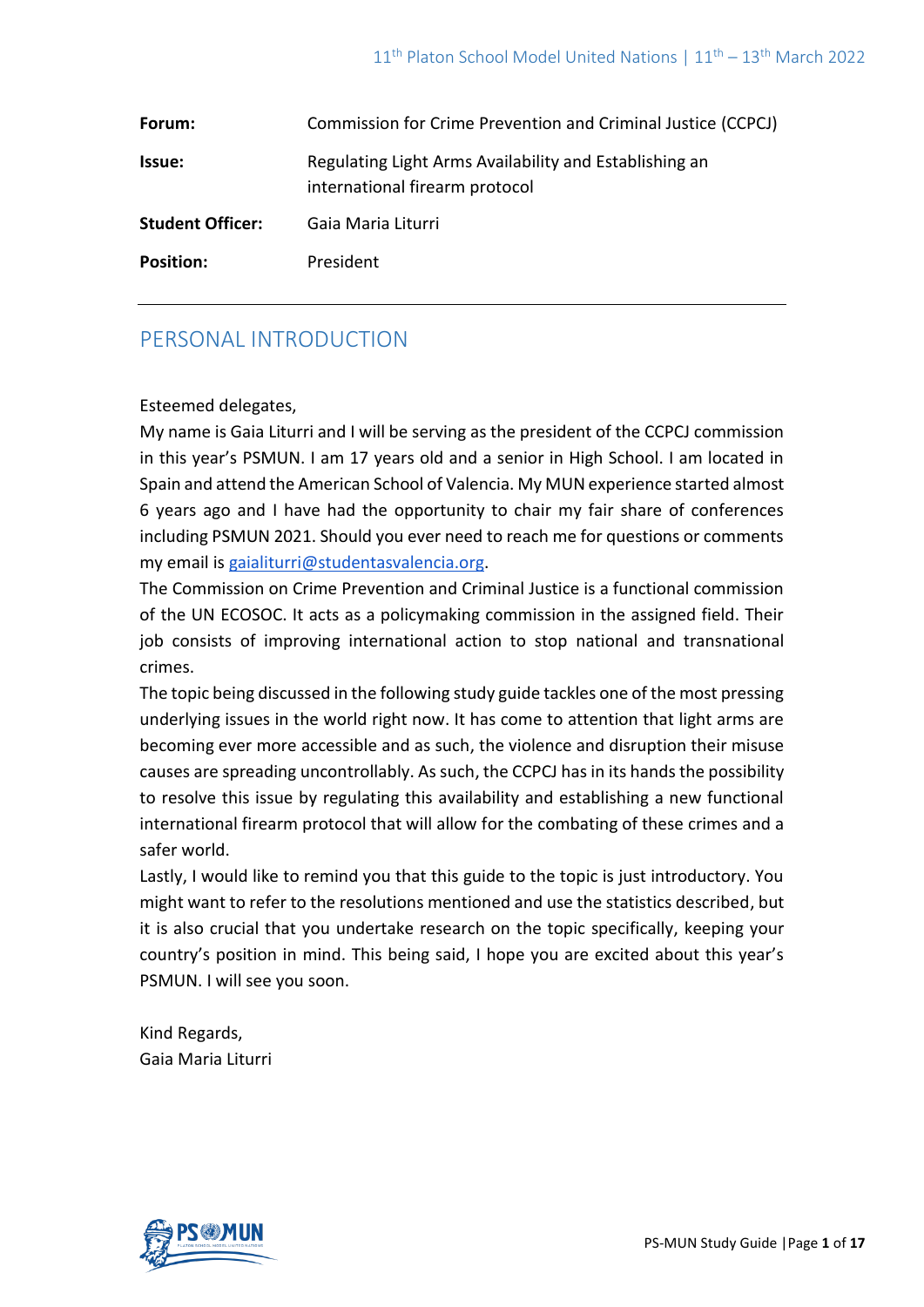# TOPIC INTRODUCTION

Nowadays firearm use is increasing so rapidly that some countries present more firearms in circulation than actual citizens. The need for regulation of these weapons is fundamental for the eradication of all the terrible acts that are committed daily, by the misuse of arms obtained through an unregulated system that does not account for all the possible sources of arms. To achieve a more conscious system and a mindful regulation of weapons, it is critical to address the causes of this phenomenon specifically focusing on light arms which constitute the largest percentage of those in circulation.

Such causes include the illegal trade of arms which has not yet been tackled in multiple countries. At the same time, the lack of unanimity by countries on this topic makes it impossible to conclude how and to what extent trade and accessibility should be controlled. This has led to multiple failures to abide by a resolution to control civilian access to such powerful tools. To date, 1 billion small weapons are in circulation in the world and 85% of those are in civilian possession. These devastating numbers bring along innumerable risks, many of which are already taking place daily. The spring of 2020 brought along an increase in gun sales and with it are associated increases in fire injuries in domestic violence instances. This being one of the multiple events that have come to global attention, it has become ever clearer that there is the need to stop the continuous availability of such tools.

Furthermore, the currently existing firearm protocol functions only towards the illegal trade of firearms. The aforementioned increase in light weapons availability, however, sees the need for a new protocol to be established to internationally coincide on measures to take in case the regulations were disregarded. This new protocol should aim to "control and regulate licit arms and arms flows, prevent their diversion into the illegal circuit, facilitate the investigation and prosecution of related offenses without hampering legitimate transfers" (UNODC).<sup>1</sup>

The need to address this topic in its entirety arises from the neglect that it has received until now and the consequences this has caused civilians. Regulating accessibility and establishing a new protocol will serve as a stepping stone towards international peace, which by being one of the sustainable development goals of the 2030 agenda has converted itself into the main priority for today's world.

<sup>1</sup> *United Nations Office on Drugs and Crime*[, www.unodc.org/documents/firearms](http://www.unodc.org/documents/firearms-protocol/UNODC_Study_on_Firearms_WEB.pdf)[protocol/UNODC\\_Study\\_on\\_Firearms\\_WEB.pdf.](http://www.unodc.org/documents/firearms-protocol/UNODC_Study_on_Firearms_WEB.pdf)

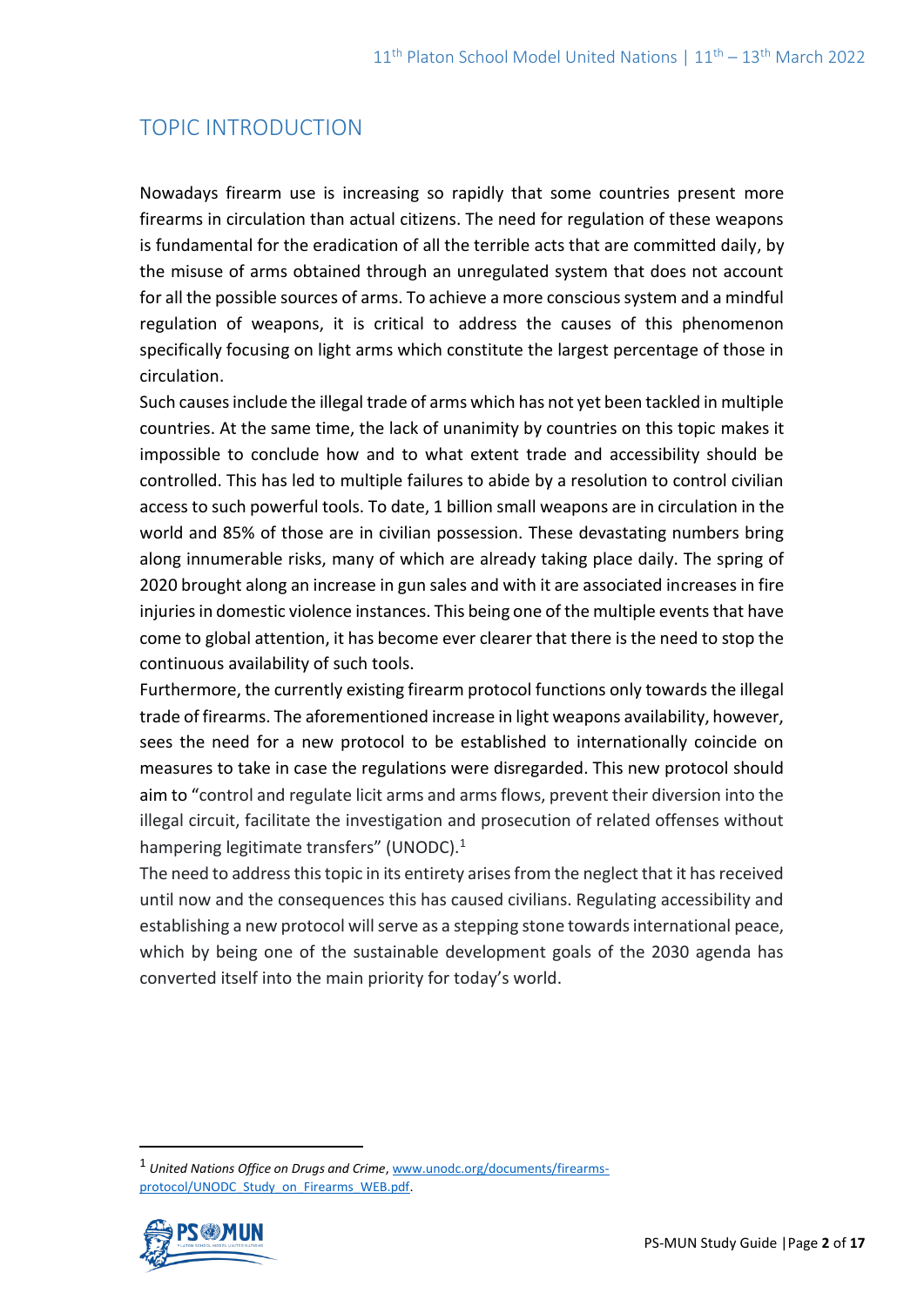# DEFINITION OF KEY TERMS

### Light arms<sup>2</sup>

Man-portable lethal weapons for individual use that can expel or launch a shot, bullet, or projectile by the action of an explosive (handguns, rifles, and carabines)

## UNODC<sup>3</sup>:

United Nations Office for Drugs and Crime serves as the primary body contributing to the resolution of world peace through the eradication of drugs, crimes, corruption, illegal markets, etc.

## $UNHRC<sup>4</sup>$ :

United Nations Human Rights Council focuses on the preservation of human rights and dignity likewise.

## International protocol<sup>5</sup>:

The international agreement between parties supplements a treaty and outlines the procedure to be followed in specific circumstances.

### Accessibility:<sup>6</sup>

It refers to the ability to obtain the weapons in this case without the necessity to follow strict procedures and checks.

## Ammunition<sup>7</sup>:

The supplies (bullets) necessary for the correct functioning of the weapons

### Illegal trade:<sup>8</sup>

Illicit trade is the production or distribution of a good or service that is considered illegal by a legislature. It includes trade that is strictly illegal in different jurisdictions, as well as a trade that is illegal in some jurisdictions but legal in others.

<sup>8</sup> "Illegal Trade Definition and Meaning | Collins English Dictionary." *Collins Online Dictionary | Definitions, Thesaurus and Translations*[, www.collinsdictionary.com/dictionary/english/illegal-trade.](http://www.collinsdictionary.com/dictionary/english/illegal-trade)



<sup>2</sup> "What is a Small Arm?" *AOAV*, 26 Feb. 2016, aoav.org.uk/2016/what-is-a-small-arm/.

<sup>3</sup> *United Nations : Office on Drugs and Crime*, [www.unodc.org/.](http://www.unodc.org/)

<sup>&</sup>lt;sup>4</sup> "OHCHR | HRC Home.[" www.ohchr.org/en/hrbodies/hrc/pages/home.aspx.](http://www.ohchr.org/en/hrbodies/hrc/pages/home.aspx)

<sup>5</sup> "Protocol Definition and Meaning | Collins English Dictionary." *Collins Online Dictionary | Definitions, Thesaurus and Translations*[, www.collinsdictionary.com/dictionary/english/protocol.](http://www.collinsdictionary.com/dictionary/english/protocol) 

<sup>6</sup> "Accessibility." *Www.dictionary.com*, [www.dictionary.com/browse/accessibility.](http://www.dictionary.com/browse/accessibility) 

<sup>7</sup> "Ammunition." *Cambridge Dictionary | English Dictionary, Translations & Thesaurus*, [www.dictionary.cambridge.org/dictionary/english/ammunition.](http://www.dictionary.cambridge.org/dictionary/english/ammunition)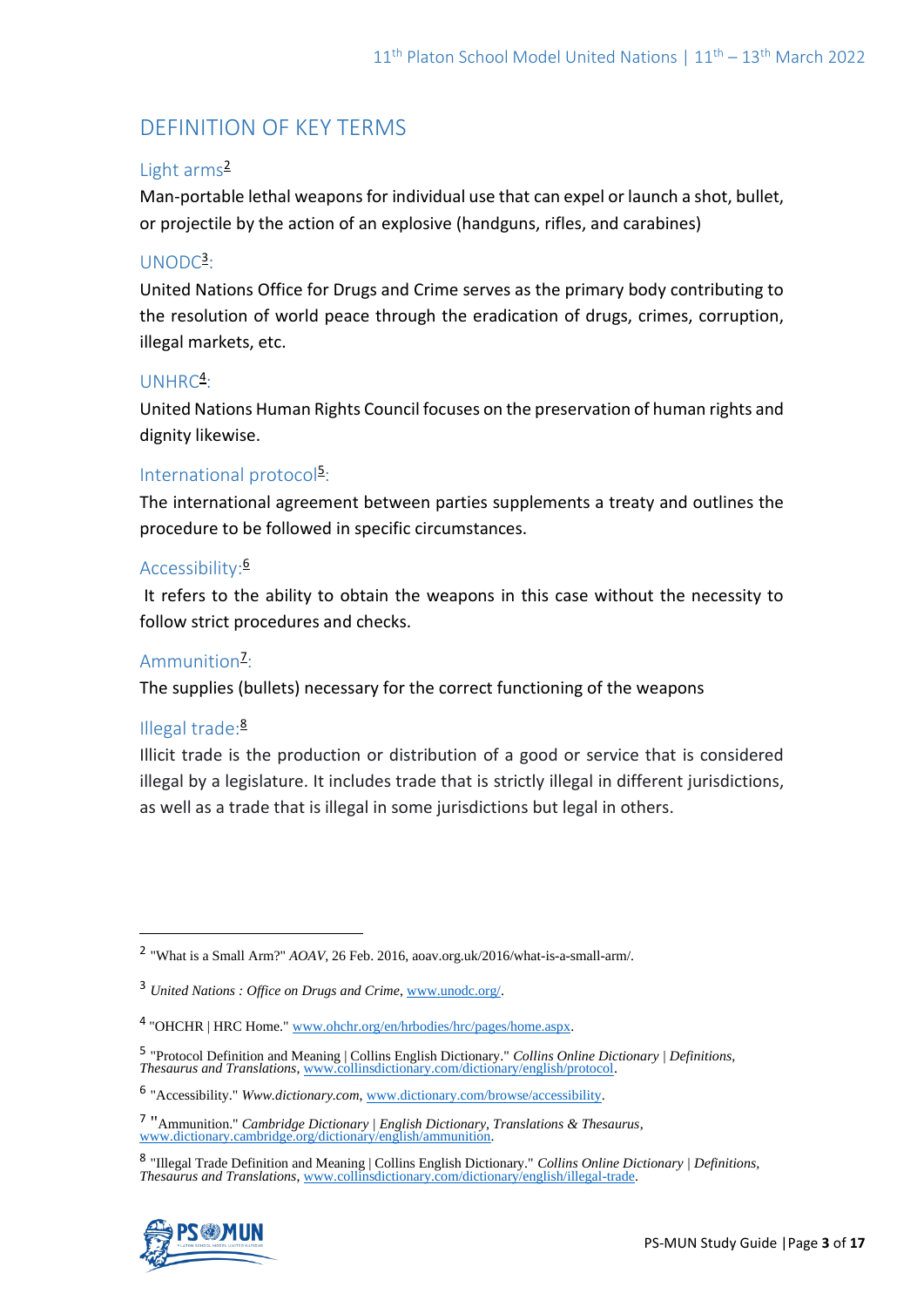### Black-market<sup>9</sup>

Any economic activity that happens outside of government-controlled and sanctioned channels.

### International Humanitarian Laws<sup>10</sup>:

is a set of rules that seek to limit the effects of armed conflict. It lays out the responsibilities of states and non-state armed groups during an armed conflict.

## BACKGROUND INFORMATION

Although on a worldwide scale the availability of light arms has grown exponentially over the past decade, it has not been uniformed in all countries. There is still a very unbalanced situation regarding the accessibility to light arms and firearms in general which causes some nations to have a higher ratio of arms per person than others. This has led to many serious consequences which have seen a proportional rise to the one inaccessibility and sale of firearms.

### Availability of light arms nowadays

Nowadays the spread of small arms and light weapons is global. Around 857 million light firearms were in civilian possession by the end of 2017 and that number has risen to over 1 billion by 2021. As of 2021, the United States of America counts more guns than people with a ratio of 120 guns per 100 people. These numbers are worryingly high, even more, when considering that only 12% of the world's civilian-held firearms result legally registered in governmental databases.

<sup>10</sup> "International Humanitarian Law." *European Civil Protection and Humanitarian Aid Operations*, 12 2020, [www.ec.europa.eu/echo/what/humanitarian-aid/international-humanitarian](http://www.ec.europa.eu/echo/what/humanitarian-aid/international-humanitarian-law_en#:~:text=International%20Humanitarian%20Law%20(IHL)%20is,groups%20during%20an%20armed%20conflict)[law\\_en#:~:text=International%20Humanitarian%20Law%20\(IHL\)%20is,groups%20during%20an%20armed%20c](http://www.ec.europa.eu/echo/what/humanitarian-aid/international-humanitarian-law_en#:~:text=International%20Humanitarian%20Law%20(IHL)%20is,groups%20during%20an%20armed%20conflict) [onflict.](http://www.ec.europa.eu/echo/what/humanitarian-aid/international-humanitarian-law_en#:~:text=International%20Humanitarian%20Law%20(IHL)%20is,groups%20during%20an%20armed%20conflict) 



<sup>9</sup> "Black Market." *Cambridge Dictionary | English Dictionary, Translations & Thesaurus*, [www.dictionary.cambridge.org/dictionary/english/black-market.](http://www.dictionary.cambridge.org/dictionary/english/black-market)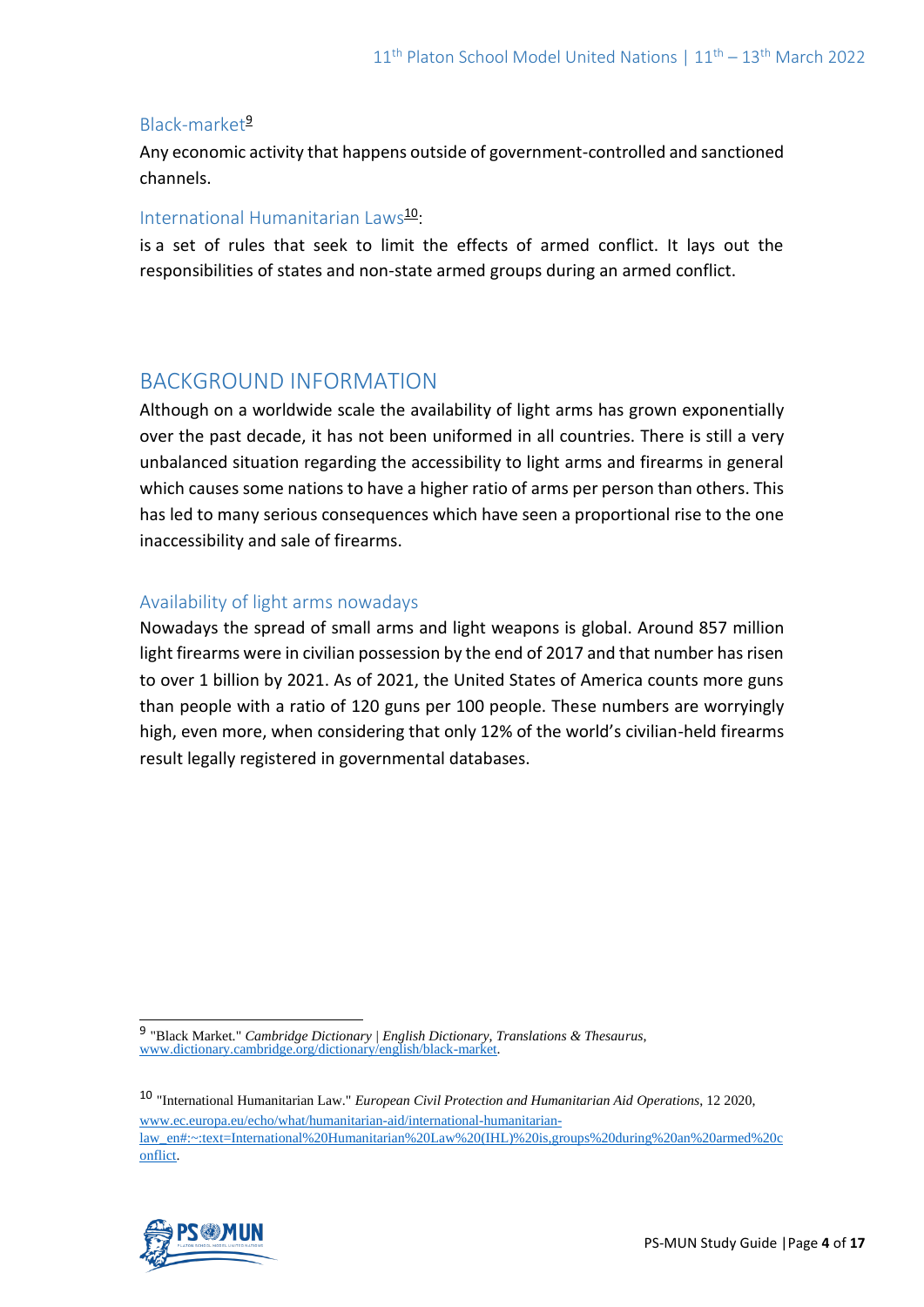

**Figure 1<sup>11</sup>: Guns present per 100 people per country**

This map presents the global situation of gun density per country. It identifies nations with more or fewer firearms per 100 people. The presence of high numbers of light arms per 100 people in countries such as the USA and Yemen presents an instance of uncontrolled availability. The USA situation is majorly due to the poor gun laws in place which over the years have led to tragedies that have yet to be recognized by the government as a consequence of the flawed system for gun control. However, the serious situation of light arms availability in other countries sees as a cause of events such as the illegal trade and/or smuggling of arms. Furthermore, other countries which display the lightest arms in circulation include the Falkland Islands, Serbia, and Montenegro.

On the other hand, countries like China and most of Western and Central Africa have very low gun densities which resolve the lack of uniformity when it comes to the distribution and availability of arms. Taiwan and Indonesia show a complete restriction of civilian ownership of light arms with 0 guns per 100 people. These instances allow for the extremes of the spectrum of light arms availability to be present in our world. There have been numerous attempts to bring all countries to the same level but all attempts have been vain up until now.

In current times, with a pandemic affecting every country without exceptions, the arms legal and illegal markets have proliferated. Countries, against the advice of the UN and various NGOs to reprioritize their trades, have declared the arms negotiations essential. India for example has brokered millions in small arms at cost of civilian

[www.google.com/url?sa=i&url=https%3A%2F%2Fen.wikipedia.org%2Fwiki%2FEstimated\\_number\\_of\\_civilian\\_](http://www.google.com/url?sa=i&url=https%3A%2F%2Fen.wikipedia.org%2Fwiki%2FEstimated_number_of_civilian_guns_per_capita_by_country&psig=AOvVaw0YcEVMMmxzAp7yQ9tlamKN&ust=1639526844530000&source=images&cd=vfe&ved=0CAwQjhxqFwoTCOiznsz_4fQCFQAAAAAdAAAAABAE) [guns\\_per\\_capita\\_by\\_country&psig=AOvVaw0YcEVMMmxzAp7yQ9tlamKN&ust=1639526844530000&source=](http://www.google.com/url?sa=i&url=https%3A%2F%2Fen.wikipedia.org%2Fwiki%2FEstimated_number_of_civilian_guns_per_capita_by_country&psig=AOvVaw0YcEVMMmxzAp7yQ9tlamKN&ust=1639526844530000&source=images&cd=vfe&ved=0CAwQjhxqFwoTCOiznsz_4fQCFQAAAAAdAAAAABAE) [images&cd=vfe&ved=0CAwQjhxqFwoTCOiznsz\\_4fQCFQAAAAAdAAAAABAE](http://www.google.com/url?sa=i&url=https%3A%2F%2Fen.wikipedia.org%2Fwiki%2FEstimated_number_of_civilian_guns_per_capita_by_country&psig=AOvVaw0YcEVMMmxzAp7yQ9tlamKN&ust=1639526844530000&source=images&cd=vfe&ved=0CAwQjhxqFwoTCOiznsz_4fQCFQAAAAAdAAAAABAE) . Accessed 2021.



<sup>11</sup> Small Arms Survey. "Guns per 100 people."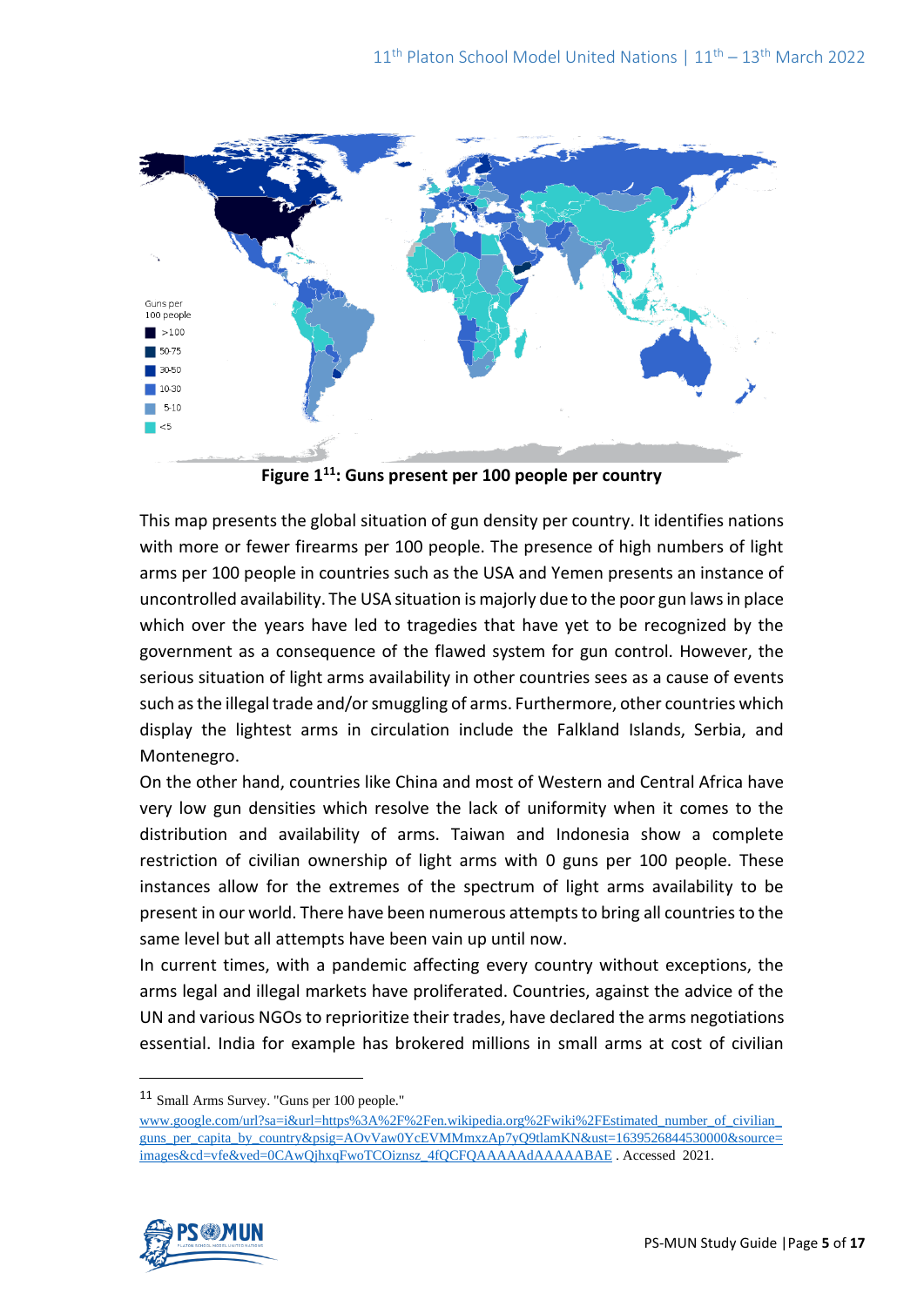safety while Canada, in the middle of the pandemic, exported 10 billion dollars' worth of light weapons to Saudi Arabia. These deals and many others have supposed great threats to civilians aside from the health threat that the coronavirus already represented for everyone. The COVID19 pandemic did not allow for proper regulation of these trades which directly facilitated conflicts to arise and human rights violations to go unnoticed. However, the black market, conversely to what was expected, faced a decline in demands. Despite the increase in social unrest, the multiple restrictions and quarantines imposed, signified a decline in conflicts which made it so the small arms demand worldwide was slumped. This was also due to the multiple ceasefire imposed by the UN peacekeeping forces. This sudden stop in many of the world's major conflicts has allowed for the governments to spend more energy in tackling this amongst many other issues.

#### Causes

The major cause of the unregulated accessibility to light arms is the lack of international unanimity on the topic. Few legislations that apply on an international basis are present regarding the availability of small weapons to civilians. Most countries regulate to some extent the issue internally. Small firearm registration is required in 133 countries, however, due to contraband<sup>12</sup> and black-market trades around half of the world's count of small arms in civilian possession is unregistered and thus unregulated. As such, two main sources for the lack of regulation bring up the most concerning data. One is the lack of international laws to regulate the acquiring of light arms through governmentally sanctioned channels. The other is the lack of laws to eradicate the black market which accounts for the most excessive acquiring of light arms.

Expanding on the legislations for small arms accessibility and availability, it is necessary to note how many Middle Eastern countries and most nations in the African continent require multiple permits for diverse types of small arms. They also make a distinction between the reasons for the issue of the light arm and the type. Requesting access for purposes such as personal protection is strictly prohibited in the majority of the nations, under the assumption that this is the job of the police corps and similar bodies. For the purposes of hunting and sport shooting, the laws have been getting more and more lenient to the point where it is now possible to acquire a gun for those purposes and not get any sanction for using it under other circumstances. On the other hand, countries like the United States and Mexico, have converted the possession of arms by civilians to a constitutional right, therefore, preventing any possible measure to be taken against certain people giving up the arms in their possessions.

<sup>12</sup> "Contraband." *Cambridge Dictionary | English Dictionary, Translations & Thesaurus*, [www.dictionary.cambridge.org/dictionary/english/contraband.](http://www.dictionary.cambridge.org/dictionary/english/contraband)

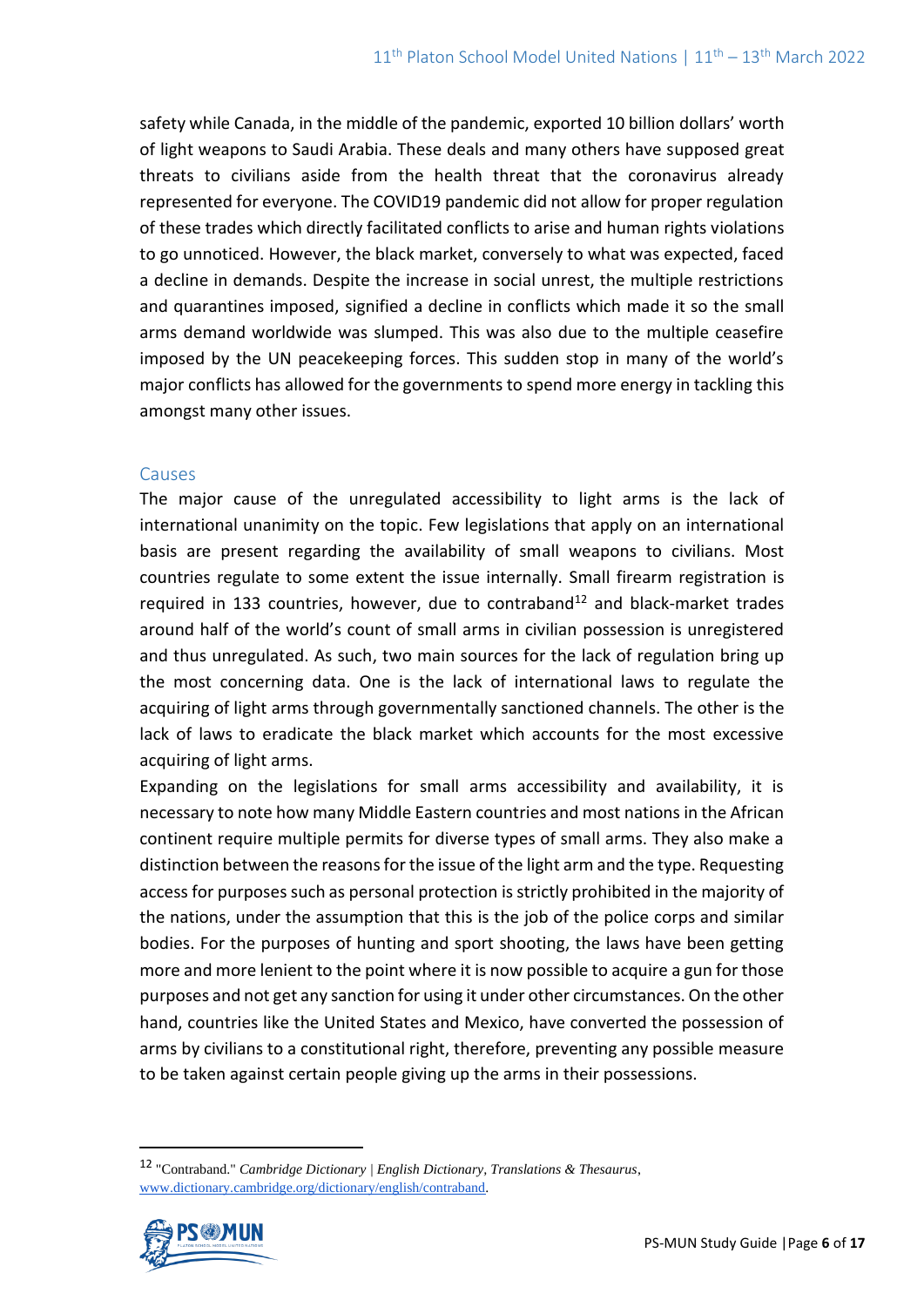There is also a great lack of small weapon ownership control. Not one country periodically assesses how many guns are in circulation, and that has led to an exponential increase due to the easiness of obtaining small arms from illegal sources. Licenses and background checks are also ironically only run by the countries with the lowest rates of small arms in circulation. This is again attributed to the lack of light arms laws to regulate their issue and use. Furthermore, it is important to mention that said laws would also need to address access to ammunition seeing as ammunitions for light weapons are even more accessible than the weapons themselves by being sold without the need for any legally accepted explanation/permit.

As of right now and for the past decades, another great source of unregulated small weapons has come from the black market. Since it operates outside of the government's control, every small weapon that gets trafficked, ends up being unregulated and not recognized by the government. This causes massive increases in the number of civilians who possess small arms without the governmental body even being able to acknowledge the issue. If the legislations are already lacking a clear tackling of small arms, light weapons, and ammunitions regulatory system, the existence of the black market puts even more people in jeopardy.

#### **Effects**

Major effects have arisen from recent increases in light arms circulation due to the lack of regulation of accessibility and availability of these ones. Based on the ICRC the major ones reported include multiple violations of the International Humanitarian Laws (IHL) and with these many violations of basic human rights. An increase in civilian suffering under innumerable aspects has also been adverted and an increase of the lethal effects and duration of civil conflicts. As a consequence of these, there has been an impossibility by many humanitarian aid bodies to interfere and provide victim assistance, reconstruction of infrastructures, and parties reconciliation. Furthermore, many countries have observed gun used in homicides and suicides augment under the form of mass shootings and firearm use in instances of domestic violence.

The IHL focuses on reducing the effects of armed conflicts. The proliferation of small arms exacerbates these effects thus making these laws completely pointless. The arms are not only used to cause physical harm but also serve the purpose of intimidating, blackmailing, and coerce which identifies the harm they create as wide and varied. Additionally, these uses of small arms create breaches in the Human Rights Declarations by converting many civilians caught in armed conflicts into refugees which increases their risk of infectious diseases and others thus putting at high risk their physical and mental health. All of this is considered human suffering, and it has been investigated as one of the main effects that the easy availability of small arms is causing by directly prolonging conflicts. These conflicts are also showing the impact on socio-economic development and the normal economic activity by reducing exports and imports and thus revenues.

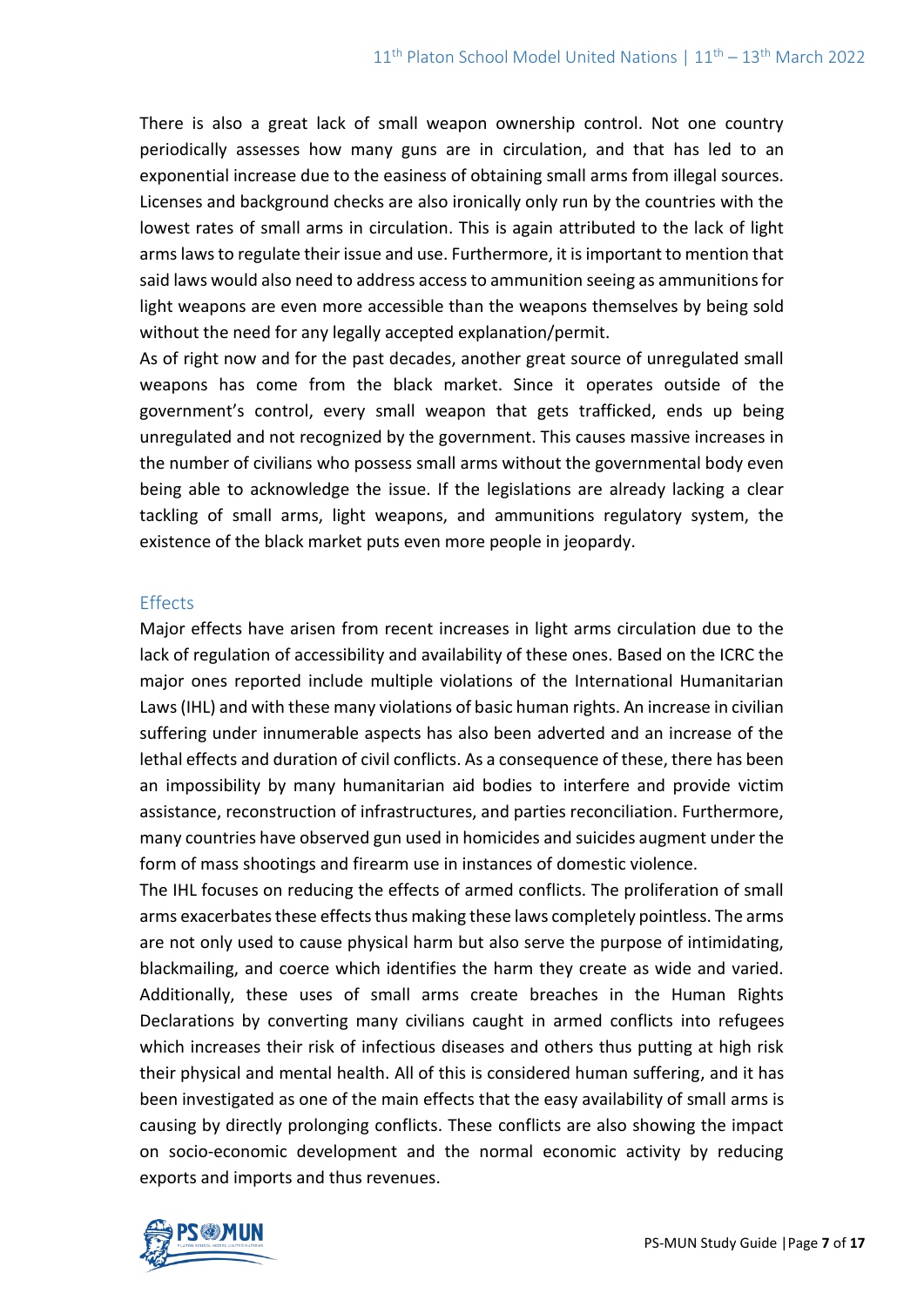

**Figure 2<sup>13</sup>: Gun ownership vs homicide % by gun**

In figure 2 it is possible to see the correlation of guns per person by country and the firearm homicide percentage. The correlation is positively strong which suggests that the more guns and small arms present in a country, the more probable it is that homicide is committed by using a light arm. Be it accidental or purposeful, homicides employing small arms have risen with the increase of availability of these weapons. In each country, this trend follows as well, as seen in the United States for example.

[www.google.com/url?sa=i&url=https%3A%2F%2Faugmentedtrader.com%2F2012%2F12%2F16%2Fguns-and](http://www.google.com/url?sa=i&url=https%3A%2F%2Faugmentedtrader.com%2F2012%2F12%2F16%2Fguns-and-homicide-worldwide-statistics%2F&psig=AOvVaw3gdF32imveK-EUkQx27EKd&ust=1639526515192000&source=images&cd=vfe&ved=0CAwQjhxqFwoTCLiMva_-4fQCFQAAAAAdAAAAABAD)[homicide-worldwide-statistics%2F&psig=AOvVaw3gdF32imveK-](http://www.google.com/url?sa=i&url=https%3A%2F%2Faugmentedtrader.com%2F2012%2F12%2F16%2Fguns-and-homicide-worldwide-statistics%2F&psig=AOvVaw3gdF32imveK-EUkQx27EKd&ust=1639526515192000&source=images&cd=vfe&ved=0CAwQjhxqFwoTCLiMva_-4fQCFQAAAAAdAAAAABAD)[EUkQx27EKd&ust=1639526515192000&source=images&cd=vfe&ved=0CAwQjhxqFwoTCLiMva\\_-](http://www.google.com/url?sa=i&url=https%3A%2F%2Faugmentedtrader.com%2F2012%2F12%2F16%2Fguns-and-homicide-worldwide-statistics%2F&psig=AOvVaw3gdF32imveK-EUkQx27EKd&ust=1639526515192000&source=images&cd=vfe&ved=0CAwQjhxqFwoTCLiMva_-4fQCFQAAAAAdAAAAABAD) [4fQCFQAAAAAdAAAAABAD.](http://www.google.com/url?sa=i&url=https%3A%2F%2Faugmentedtrader.com%2F2012%2F12%2F16%2Fguns-and-homicide-worldwide-statistics%2F&psig=AOvVaw3gdF32imveK-EUkQx27EKd&ust=1639526515192000&source=images&cd=vfe&ved=0CAwQjhxqFwoTCLiMva_-4fQCFQAAAAAdAAAAABAD)



<sup>13</sup> Tucker Balch. "Guns and Homicide." 12 Dec. 2019,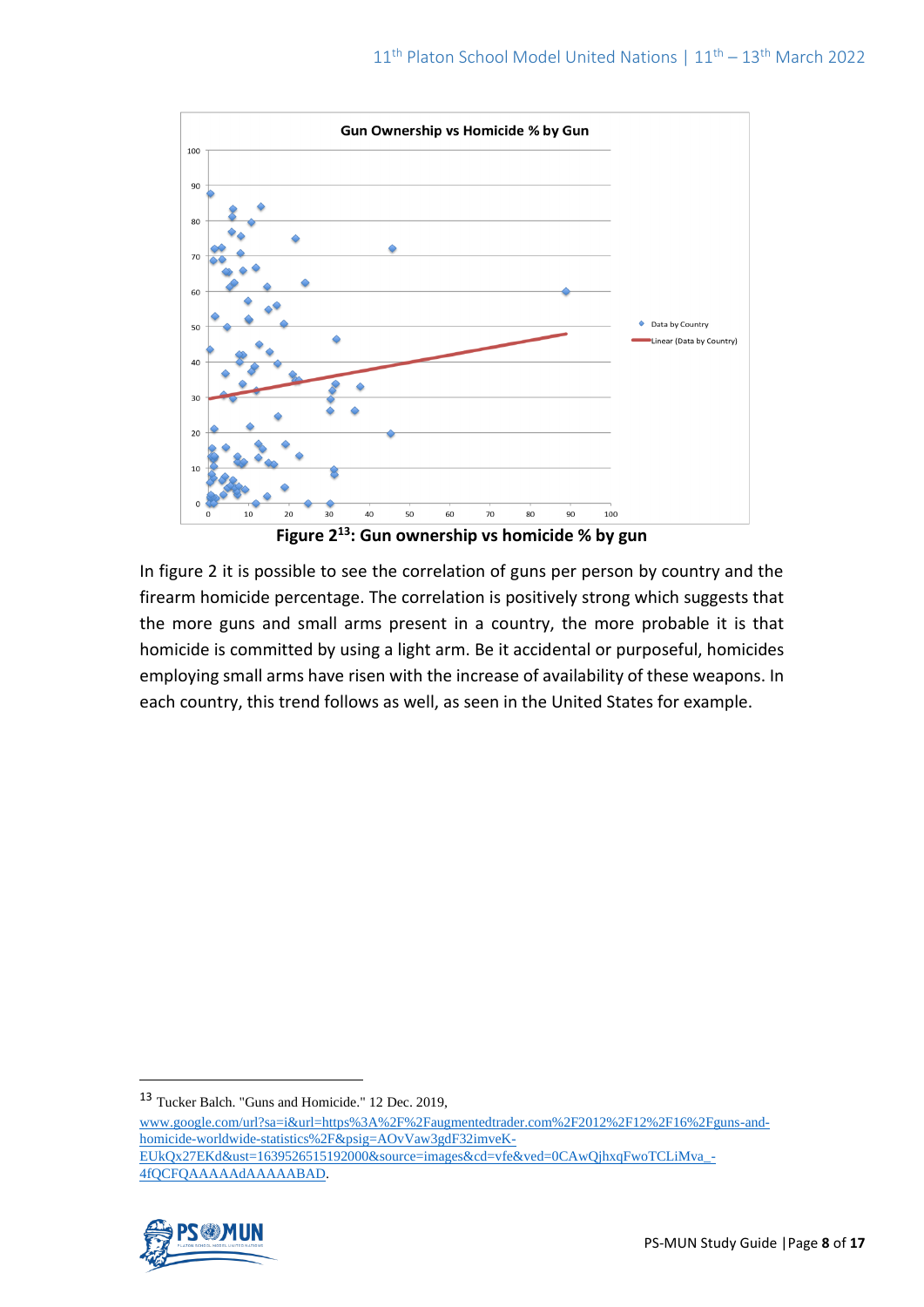

**Figure 3<sup>14</sup>: Monthly small-arms sale in the last decade in the USA**

Figure 3 displays firearm sales in the United States. The major peaks as it can be observed are related to horrifying tragedies that took the lives of many. As it can be seen, an increase in small arms in circulation causes an increase in events like mass shootings (Sandy Hook) and in general unrest and civil conflict. Simply by reducing the accessibility to these weapons the peaks would not be so tragic.

Similarly, the accessibility has also inevitably caused an increase in suicides by small arms. The increase in mental health issues in the teenage and young adult population worldwide has led to an overall steady augment of suicides. However, the possibility to use small arms to perform the action makes it that much easier to actually succeed. While there has been an increase in suicides by gun there has been a decrease in unsuccessful ones. The effectiveness of the weapons to which most people have now access to leads them with no room to redeem. The presence of light arms in the households has also seen the increment of firearm injuries in instances of domestic violence, by now 19% of these crimes involve a weapon and the presence of such weapon increases the risk of homicide of the victim by 500%.

#### Current international protocols

As of now there is only one legally binding instrument to eradicate the illicit manufacturing and trafficking of small arms, their parts and ammunitions at an international level which was adopted in resolution 55/255 and it's the Firearm

[www.google.com/search?q=gun+sale+trends&source=lnms&tbm=isch&sa=X&ved=2ahUKEwiR6\\_XnxuH0AhV](http://www.google.com/search?q=gun+sale+trends&source=lnms&tbm=isch&sa=X&ved=2ahUKEwiR6_XnxuH0AhVkDWMBHTtpCF8Q_AUoAXoECAEQAw&biw=1422&bih=702&dpr=1.8&safe=active&ssui=on#imgrc=b-tM5G4ktuD6yM) [kDWMBHTtpCF8Q\\_AUoAXoECAEQAw&biw=1422&bih=702&dpr=1.8&safe=active&ssui=on#imgrc=b](http://www.google.com/search?q=gun+sale+trends&source=lnms&tbm=isch&sa=X&ved=2ahUKEwiR6_XnxuH0AhVkDWMBHTtpCF8Q_AUoAXoECAEQAw&biw=1422&bih=702&dpr=1.8&safe=active&ssui=on#imgrc=b-tM5G4ktuD6yM)[tM5G4ktuD6yM.](http://www.google.com/search?q=gun+sale+trends&source=lnms&tbm=isch&sa=X&ved=2ahUKEwiR6_XnxuH0AhVkDWMBHTtpCF8Q_AUoAXoECAEQAw&biw=1422&bih=702&dpr=1.8&safe=active&ssui=on#imgrc=b-tM5G4ktuD6yM)



<sup>14</sup> Phillip Levine and Robin McKnight. "Monthly gun sales." *Brookings*, 13 July 2020,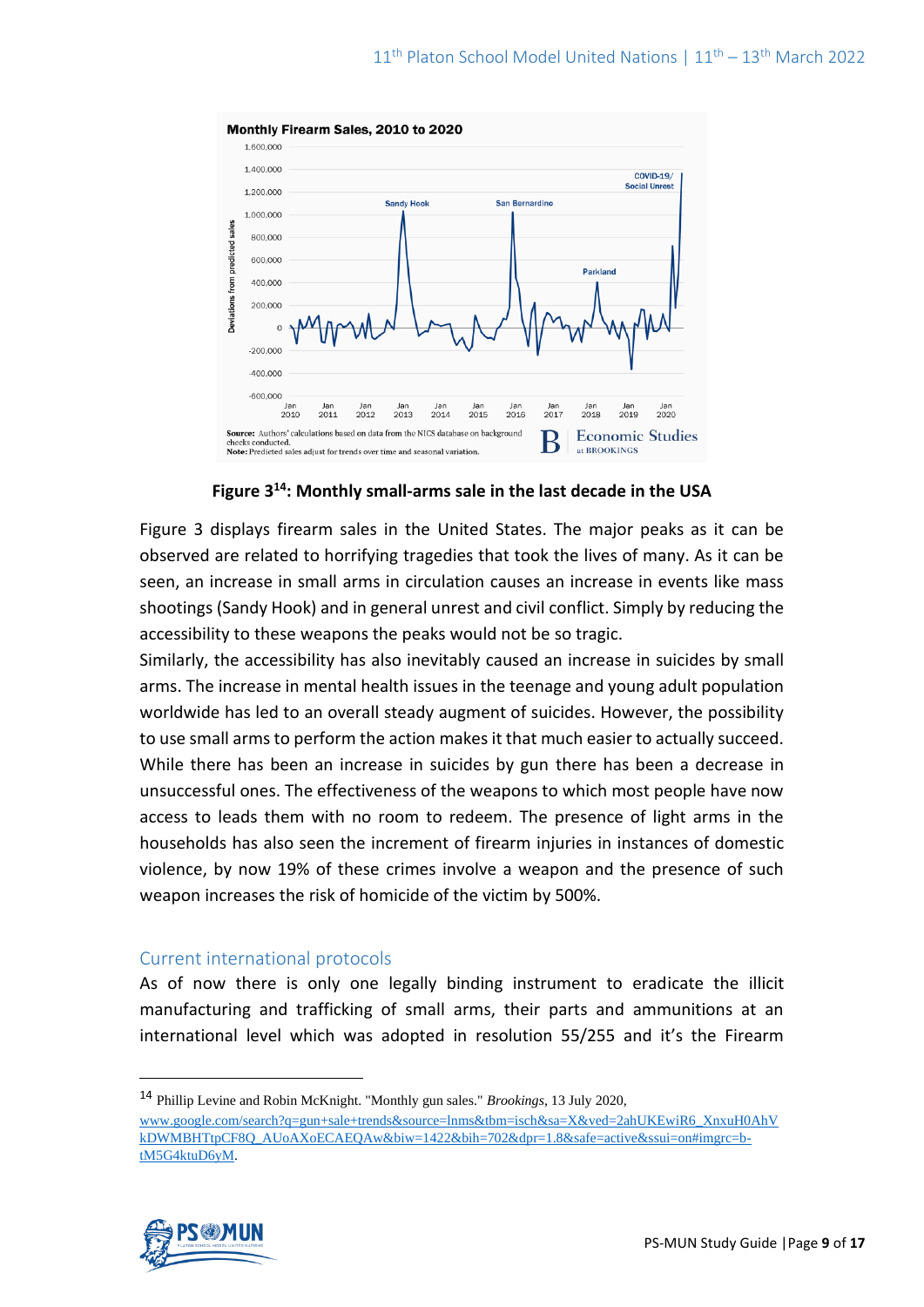Protocol. This protocol tackles one of the most important causes of the unregulated accessibility to small arms globally which is not under governmental control: the black market and illegal trade of arms. However, this protocol, despite its international nature has not achieved its goal of bringing all countries at the same level. Many of them are still not committed to it or are still not implementing it.

Another treaty that was produced in the hope of tackling this issue is the Arms Trade Treaty (ATT) which established common global standards for the trade of weapons including small arms. It encourages state to start regulating a healthy arm trade so to eradicate the illicit market. This treaty also tackles the black-market as it is the only cause that can be tackled to a global level due to its internationality.

The International Tracing Instrument on the other hand is a legally binding document that outlines the tracing of illicit arms in a timely and reliable manner. However, since it was adopted, more sophistication has been put in the manufacture of the weapons which poses new challenges to the marking and tracing of small arms. These challenges are being discussed at length and a solution to them could be a game changer.

Overall, no treaties have been signed yet which tackle directly the regulation of small arms availability due to the difference in legislations in different countries. As such, the need for a protocol to follow internationally for the use of light arms and the consequences and sanctions to be applied under extreme circumstances has been identified.

# MAJOR COUNTRIES AND ORGANIZATIONS INVOLVED

### United States of America

The USA currently counts more guns than people with a ratio of 120 guns per 100 people. The country also currently recognizes civilian small arm possession as a constitutional right and has done so since the  $18<sup>th</sup>$  century. Similarly, one of the leading ideals of the republican ideology which is held by about half of the American population is that gun laws are a restriction of that same constitutional right. As such, there are currently no regulations clearly establishing what small arms are permitted and for what scope. The accessibility to small arms varies through the states but in some, such as Arkansas, obtaining a gun legally does not require any type of license or permit and is as easy as other activities such as grocery shopping.

## Russian Federation

The Russian Federation, as of 2017 presented around 17 million guns in civilian possession. The government has as of 2014 relaxed their gun control laws and in general small arms. Now small arms are allowed for whatever purpose to be in civilian possession only if the individual possesses a permit or license. These both can be obtained after attending safety classes, much like a driver's license. No type of small

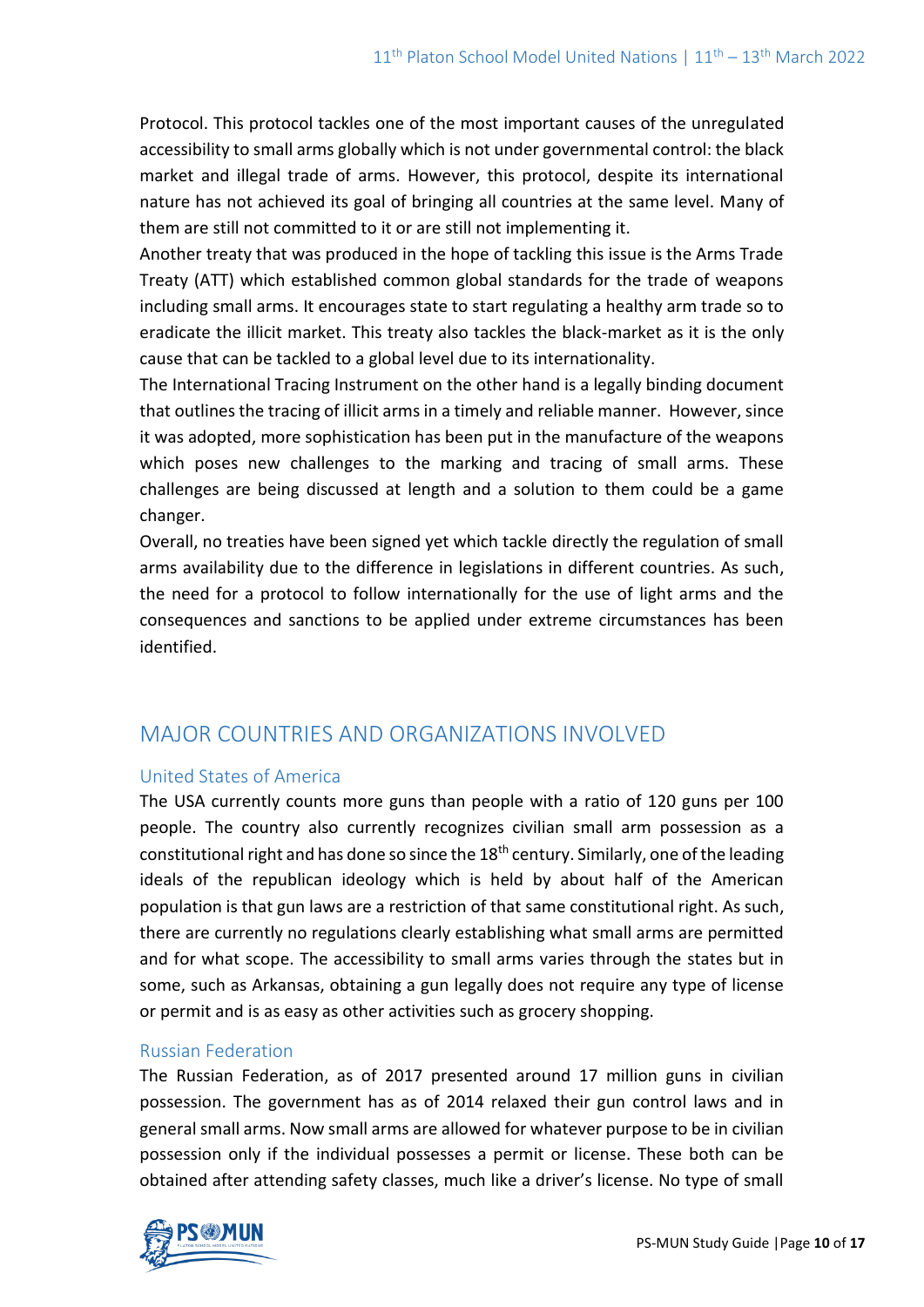arm, however, is allowed to be carried loaded out in public, and the minimum jail time for the breaking of any of these points is 8 years. The country constitutes the major export or firearms towards the African continent and part of the Middle Eastern region. This contributes to fomenting many civil conflicts which are costing many lives. Russia also participates in the trade of arms in illegal channels but the government, mainly for self-benefit motives, is currently employed in eradicating the market.

#### Yemen

The Yemeni nation has basically no gun control. Different types of guns can be released for almost any reason and they can all be carried around without a permit. Furthermore, the jail time administered for any possible miss happening while in gun possession is one year at most. In Yemen, a common mindset spread by the leaders as well as being shared by the citizens point of view is that gun ownership is a right more than a privilege. Although not explicitly stated in the constitution or any other legal document, guns can be carried around with freedom as if it were. Yemen is the second most armed country in the world with around 52 guns per 100 people. There is not a lot of information of the black-market situation but there has been an increase in import of arms due to the proxy war that has been going on.

#### Taiwan

Taiwan has almost no guns in circulation and as far as civilians go, no one is allowed to own any type of small arm. There is an estimate of 0.2 guns per 100 people making it the least armed country in the world. The government firmly believes that the security system of the country is enough to support civilian protection and does not see the necessity to put at risk someone's integrity with a gun that might be misused.

#### Indonesia

Indonesia does not permit private gun ownership. Only high ranks of society can access small arms on a private basis and have to first apply for a license. This makes it so there is very little circulation of arms. Furthermore, illicit arms possession leads to 20 years of jail time which also applies to high ranked officials who have unregistered guns.

### United Nations Office for Drugs and Crime (UNODC)

The United Nations Office for Drugs and Crime has focused on eradicating the illegal trade and black-market for small arms and light weapons on the basis of international crime and corruption. It has been operating to obtain global information the trafficking of arms and has developed the Firearm protocol in an attempt to put the whole world on the same page regarding the topic. Their efforts have brought changes in other areas of the issue. The studies conducted by the UNODC have also collected information regarding numbers and policies that countries use or neglect to regulate the small arms circulating on their territory.

They have also established the Programme of Action (POA) and is currently the most invested UN body on the issue. They also developed a Global Firearm program which

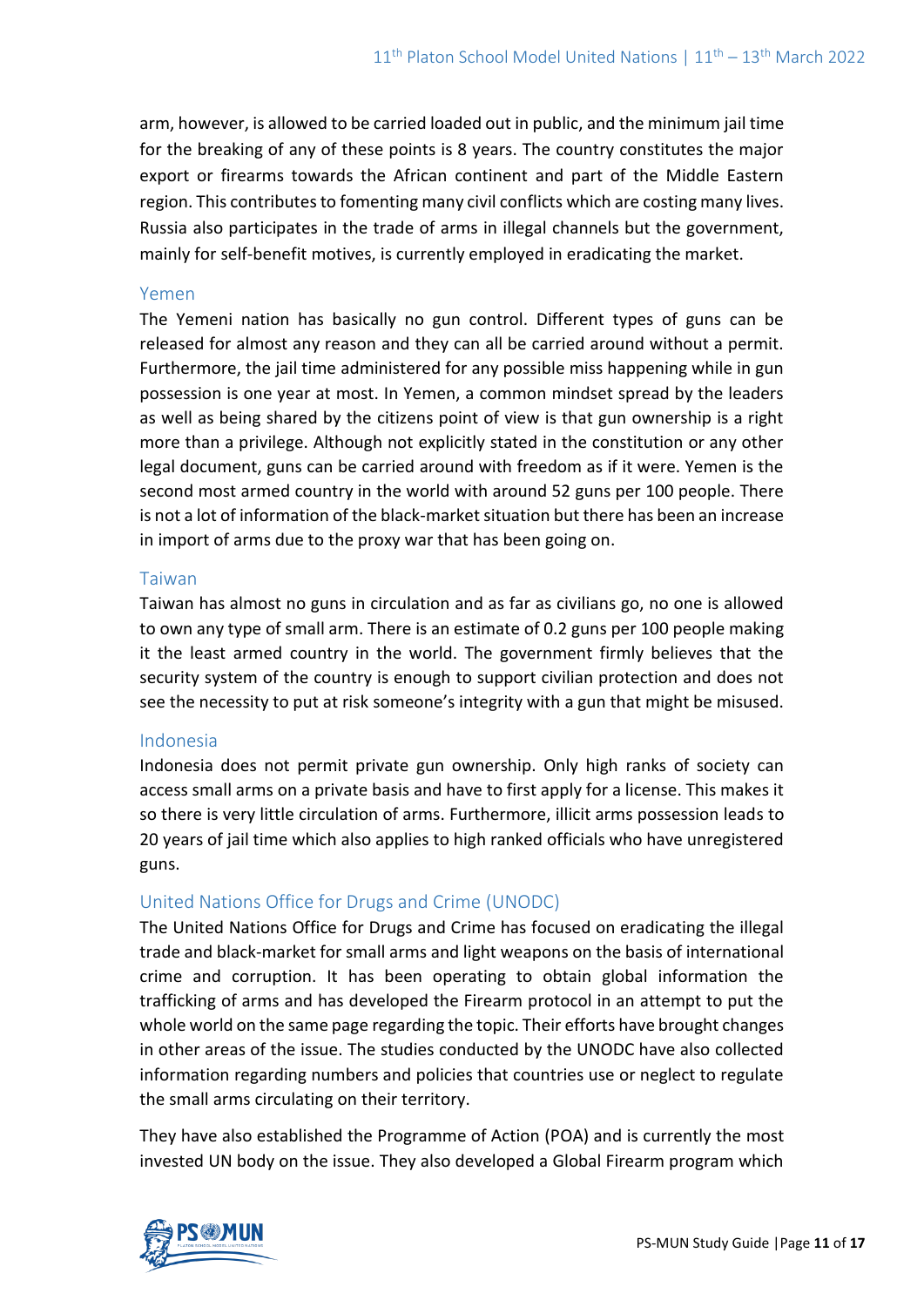serves the purpose of establishing an adequate criminal justice system to face the diverse challenges that extreme availability to arms poses to the world and other citizens.

## United Nations Office for Disarmament Affairs (UNODA)

The United Nations Office for Disarmament Affairs provides organizational support to the norm setting in the disarmament area. They have supported the General Assembly and the Disarmament Office on the path to regulating the illegal trafficking of arms to ensure citizens safety.

The UNODA recollects all the major information of treaties and resolutions that have been adopted by major bodies of the UN regarding the topic of disarmament international affairs.

| Date of Event                 | <b>Description of event</b>                                |
|-------------------------------|------------------------------------------------------------|
| November 19th,                | Adoption of the Treaty on Conventional Armed Forces in     |
| 1990                          | Europe                                                     |
| March 24th, 1994              | Signing of the Open Skies Treaty                           |
| 1999                          | The IHEID started the Small Arms Survey (SAS)              |
| May 31st 2001                 | Adoption of the Programme of Action to Prevent, Combat     |
|                               | and Eradicate the Illicit Trade in Small Arms and Light    |
|                               | Weapons in All Its Aspects (PoA)                           |
| May 2002                      | The IANSA gets accepted by the UK                          |
| December 2005                 | Adoption of the International Tracing Instrument           |
| December 14th,                | Adoption of the OSCE Vienna Document                       |
| 2011                          |                                                            |
| April 3rd 2013                | Adoption of the Arms Trade Treaty                          |
| September 26th                | Adoption of resolution 2117 by the Security Council        |
| 2013                          |                                                            |
| 2014                          | The IANSA gets accepted by the first country in Africa     |
|                               | (Ghana)                                                    |
| May 22 <sup>nd</sup> 2015     | Adoption of resolution 2220 by Security Council providing  |
|                               | further support to the Arms Trade Treaty                   |
| December 7 <sup>th</sup> 2015 | Adoption of the resolution 70/29 by the General Assembly   |
| 2017                          | UK government developed and applied the counter-           |
|                               | proliferation program                                      |
| March 2020 -                  | Multiple ceasefires imposed by the UN peacekeeping forces  |
|                               | due to the pandemic                                        |
| April 16th 2021               | The EU declare new funding wave for the PoA to keep acting |

## TIMELINE OF EVENTS

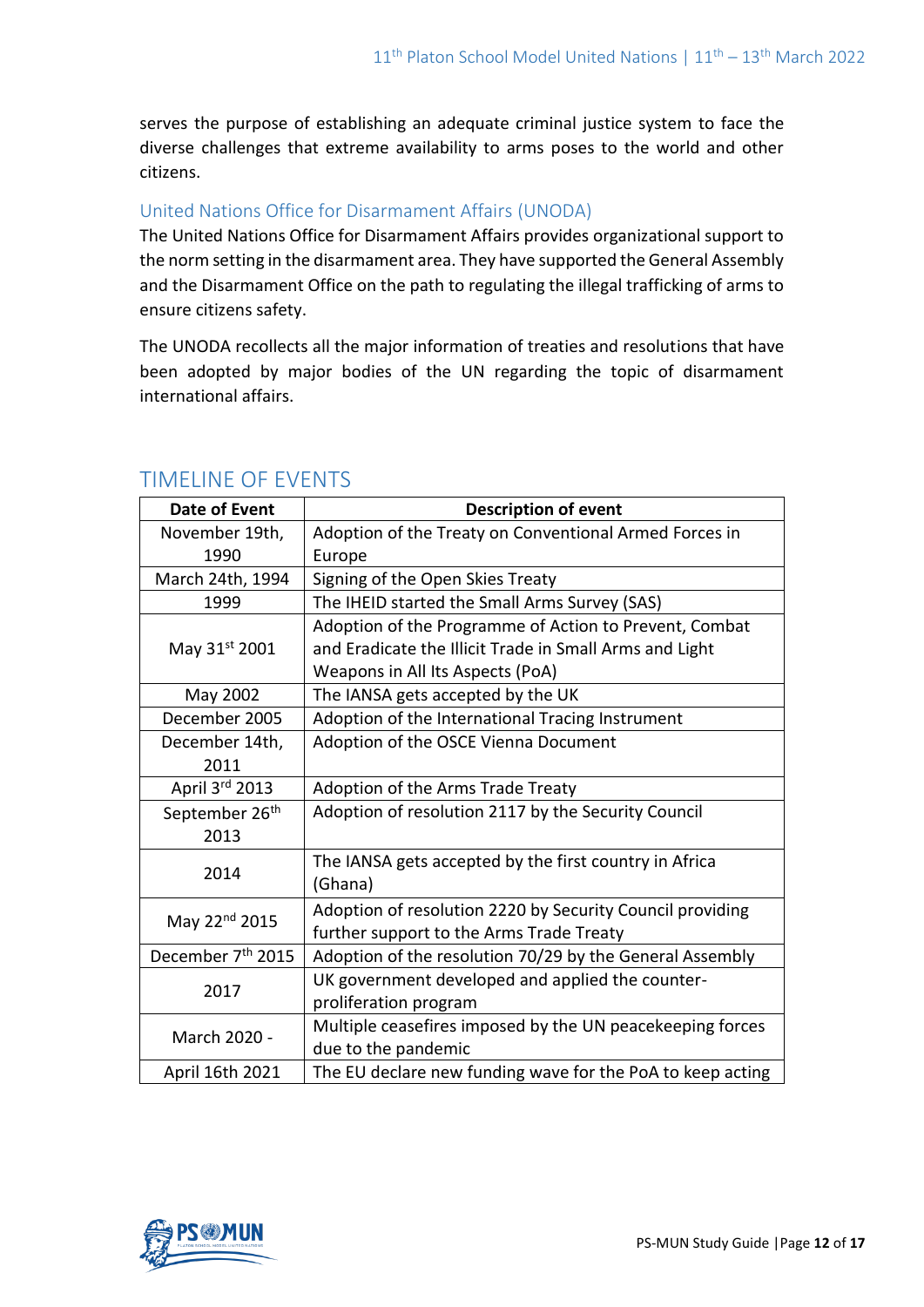# PREVIOUS ATTEMPTS TO SOLVE THE ISSUE

A/CONF.192/1515: It is the Programme of Action to Prevent, Combat, and Eradicate the Illicit Trade in Small Arms and Light Weapons in All Its Aspects. It was passed by the General Assembly and has been implemented since 2001. It hasn't been effective since the beginning and it needed various follow-up resolutions in other conventions to back up its efforts.

The Arms Trade Treaty**<sup>16</sup>:** It is a multilateral treaty that operates to regulate the balanced trade of arms on a worldwide scale. It has been widely accepted although resolutions have been adopted to support its principles

Firearm protocol**<sup>17</sup>/**International Tracing Instrument**<sup>18</sup>:** They are binding documents that focus on the black market of arms, either on its eradication or on the tracking of its elements and materials. They have not fully succeeded in their intent but they are now facing new challenges due to changes in the development of the weapons.

Vienna document**<sup>19</sup>:** it was redacted by the OSCE group and it promotes trust through transparency and verification of armed forces and conventional arms. Together with the **Treaty on Conventional Forces in Europe (CFE)<sup>20</sup>** and the **Open Skies Treaty<sup>21</sup>** constitute a web of interlocking and mutually reinforcing arms control obligations and commitments (OSCE).

The Small Arms Survey**<sup>22</sup>:** This is a research project taking place in the Graduate Institute of International and Development Studies in Geneva, Switzerland. They provide impartial and evidence-based knowledge on all aspects of small arms and armed violence. The objective of this initiative as stated directly by its creators is to

<sup>22</sup> "Vision and Mission." *Small Arms Survey*, www.smallarmssurvey.org/who\_we\_are/vision\_mission.



<sup>15</sup> "A/CONF.192/15(SUPP) - E - A/CONF.192/15(SUPP) -Desktop." *ESubscription to United Nations Documents*, [www.undocs.org/en/A/CONF.192/15\(SUPP\)](http://www.undocs.org/en/A/CONF.192/15(SUPP)).

<sup>16</sup> *The Arms Trade Treaty |*[, www.thearmstradetreaty.org/hyper-](http://www.thearmstradetreaty.org/hyper-images/file/TheArmsTradeTreaty1/TheArmsTradeTreaty.pdf)

[images/file/TheArmsTradeTreaty1/TheArmsTradeTreaty.pdf](http://www.thearmstradetreaty.org/hyper-images/file/TheArmsTradeTreaty1/TheArmsTradeTreaty.pdf).

<sup>17</sup> "The Firearms Protocol." *United Nations : Office on Drugs and Crime*[, www.unodc.org/unodc/en/firearms](http://www.unodc.org/unodc/en/firearms-protocol/the-firearms-protocol.html)[protocol/the-firearms-protocol.html](http://www.unodc.org/unodc/en/firearms-protocol/the-firearms-protocol.html).

<sup>18</sup> *UNIDIR | The United Nations Institute for Disarmament Research*[, www.unidir.org/files/publications/pdfs/the](http://www.unidir.org/files/publications/pdfs/the-international-tracing-instrument-examining-options-to-support-operationalization-en-712.pdf)[international-tracing-instrument-examining-options-to-support-operationalization-en-712.pdf](http://www.unidir.org/files/publications/pdfs/the-international-tracing-instrument-examining-options-to-support-operationalization-en-712.pdf).

<sup>19</sup> *Organization for Security and Co-operation i/n Europe | OSCE*, [www.osce.org/files/f/documents/a/4/86597.pdf.](http://www.osce.org/files/f/documents/a/4/86597.pdf)

<sup>20</sup> "Treaty on Conventional Armed Forces in Europe." *Organization for Security and Co-operation in Europe | OSCE*, [www.osce.org/library/14087.](http://www.osce.org/library/14087) 

<sup>21</sup> "The Open Skies Treaty at a Glance." *Arms Control Association | The Authoritative Source on Arms Control Since 1971*[, www.armscontrol.org/factsheets/openskies.](http://www.armscontrol.org/factsheets/openskies)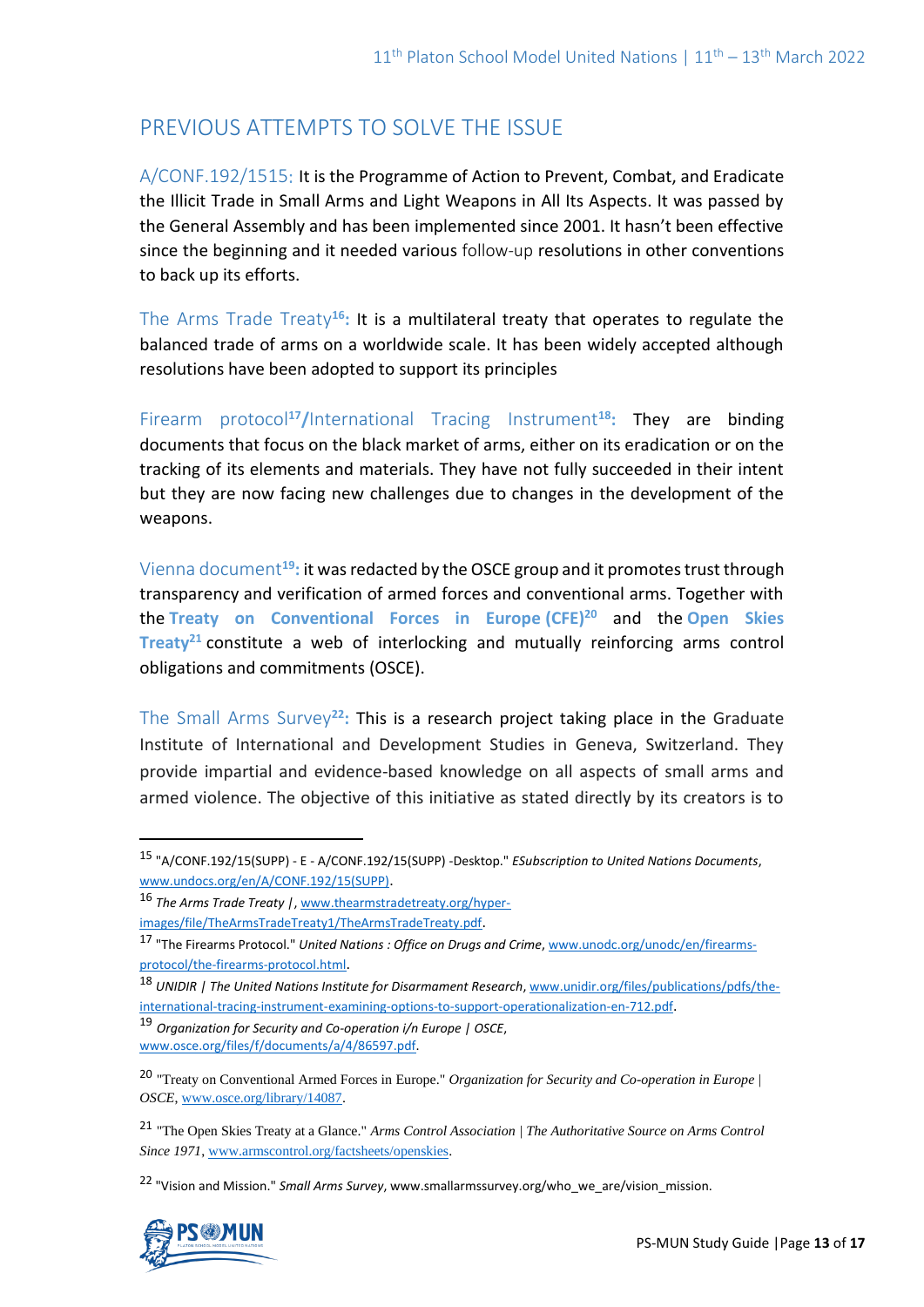"strengthen the capacity of governments and practitioners to reduce illicit arms flows and armed violence through three mutually reinforcing activities: the generation of policy-relevant knowledge, the development of authoritative resources and tools, and the provision of training and other services" $^{23}$ . In the last 20 years, this project has been for governments a helpful resource when trying to understand how to prioritize and make reforms on this issue.

SAWL modules**<sup>24</sup>:** The small arms and light weapons modules are documents redacted for governments to explore options and obligations when thinking of combating SAWL proliferation and misuse. They provide strategies and action plans applicable on a national level with no need for UN agency intervention. The modules outline regional and sub-regional protocols on the matter as well as principles that should be kept in mind when trying to control the magnitude of the issue. These modules were produced to boost governments' efficiency on the topic until now some reforms have been seen based on them although not entirely revolutionary.

Counter-Proliferation Programme Strategy**<sup>25</sup>:** This program is part of a larger initiative by the UK government called the "Small Arms & Light Weapons: Weapons and Ammunition Management (WAM) Programme". The program sets countering weapon proliferation as one of the government's top priorities. Actions taken following this strategy have tackled multiple aspects of the issue, including the accumulation of SAWL in civilian possession, the free access to ammunition, and the reduction of unregulated trade of SAWL across borders.

IANSA**<sup>26</sup>:** The International Action Network on Small Arms has been incorporated under the laws of many countries in the past 20 years. This is a program that unites various organizations to reduce demands for weapons, improve regulation of such, and strengthen controls on their transfer. All this is done with the general aim to reduce gun violence. However, when tackling that issue, the smaller objectives focus on the regulation of SAWL and on the eradication of the illicit trade of such. Many countries seeing the efficiency of their actions have started contributing. The IANSA now counts more than 100 NGOs working together. This network does not only have original initiatives but also works to further implement those proposed by the UN such as the POA (mentioned previously).

<sup>26</sup> "About Us." *IANSA*, 24 May 2021[, www.iansa.org/about-us/.](http://www.iansa.org/about-us/) 



<sup>23</sup> "Vision and Mission." *Small Arms Survey*[, www.smallarmssurvey.org/who\\_we\\_are/vision\\_mission.](http://www.smallarmssurvey.org/who_we_are/vision_mission)

<sup>24</sup> [www.](about:blank)[file:///Users/Gaia/Downloads/SALW-module-6.pdf.](about:blank)

<sup>25</sup>[www.assets.publishing.service.gov.uk/government/uploads/system/uploads/attachment\\_data/file/530840/SA](http://www.assets.publishing.service.gov.uk/government/uploads/system/uploads/attachment_data/file/530840/SALW_counter_proliferation_programme_Fund_2016_-_June.pdf) LW counter proliferation programme Fund 2016 - June.pdf.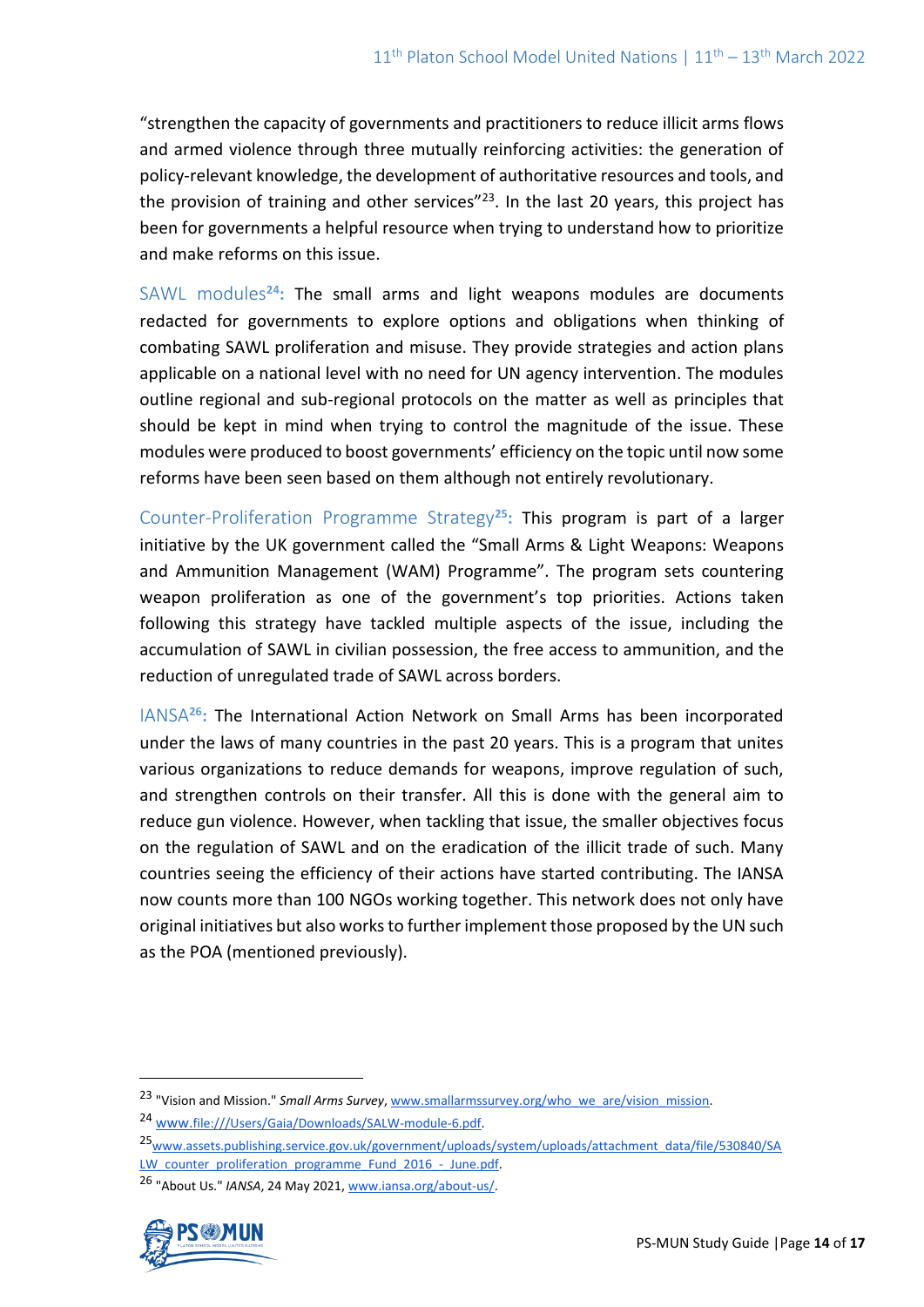## POSSIBLE SOLUTIONS

### Eradication of the black-market

The first concept to tackle is that it represents the major cause of the problem. As previously analyzed, the black market and the continuous failure by governments to prevent its working, have caused a proliferation in unregistered arm circulation upon civilians. Some possible ways to tackle this issue include enhancing the implementation of the UNPOA and all relevant agreements on small arms as their primary goal was to possibly tackle all sources of unmonitored trade and possession. Moreover, increasing support for local or national attempts for small arm periodic control instead of preventing them will ensure that all breaches of legislation are caught before they proliferate. By organizing educational initiatives to spread awareness of the causes and effects of unregulated gun availability and the risks of the black market, governments will ensure that the black market does not succeed in spreading its power and gets weaker by the year. Lastly by supporting and developing national initiatives to suppress the illegal import of arms the amount of unregulated circulation will decrease and so will its effects.

### Legislative regulations

The lack of legislative unanimity on the topic has also been previously mentioned as one of the main reasons for the current accessibility to small arms in unregulated quantities. The first steps towards a solution for this aspect of the issue at hand would be something along the lines of developing national and international transfer laws and policies for small arms in government-sanctioned channels which would ideally reduce the accessibility to the black market. Furthermore, establishing regulations to avoid the brokering of illegal arms will favor the acquiring of arms in a regulated manner. Lastly, by strengthening the surveillance on gun ownership by establishing periodic population controls both on weapons and ammunition governments will ensure that any national legislation is being followed and not bluffed.

### International protocol

The need for an international firearm protocol stems from the current lack of an efficient way to handle the issue at hand in all its nuances. Developing an international agreement defining common standards for regulating arms transfers, with due consideration of States 'obligations under international humanitarian law' would be the base for an efficient protocol. By taking conscience of the consequences and tackling those rather than the causes will form a prevention program rather than a curing one. The support of comprehensive disarmament and demobilization of former combatants and the destruction of surplus weapons when armed conflicts end should also be included in the protocol to ensure the safety of civilians and the efficiency of complementary legislations to the protocol. Tackling further the need for territory and

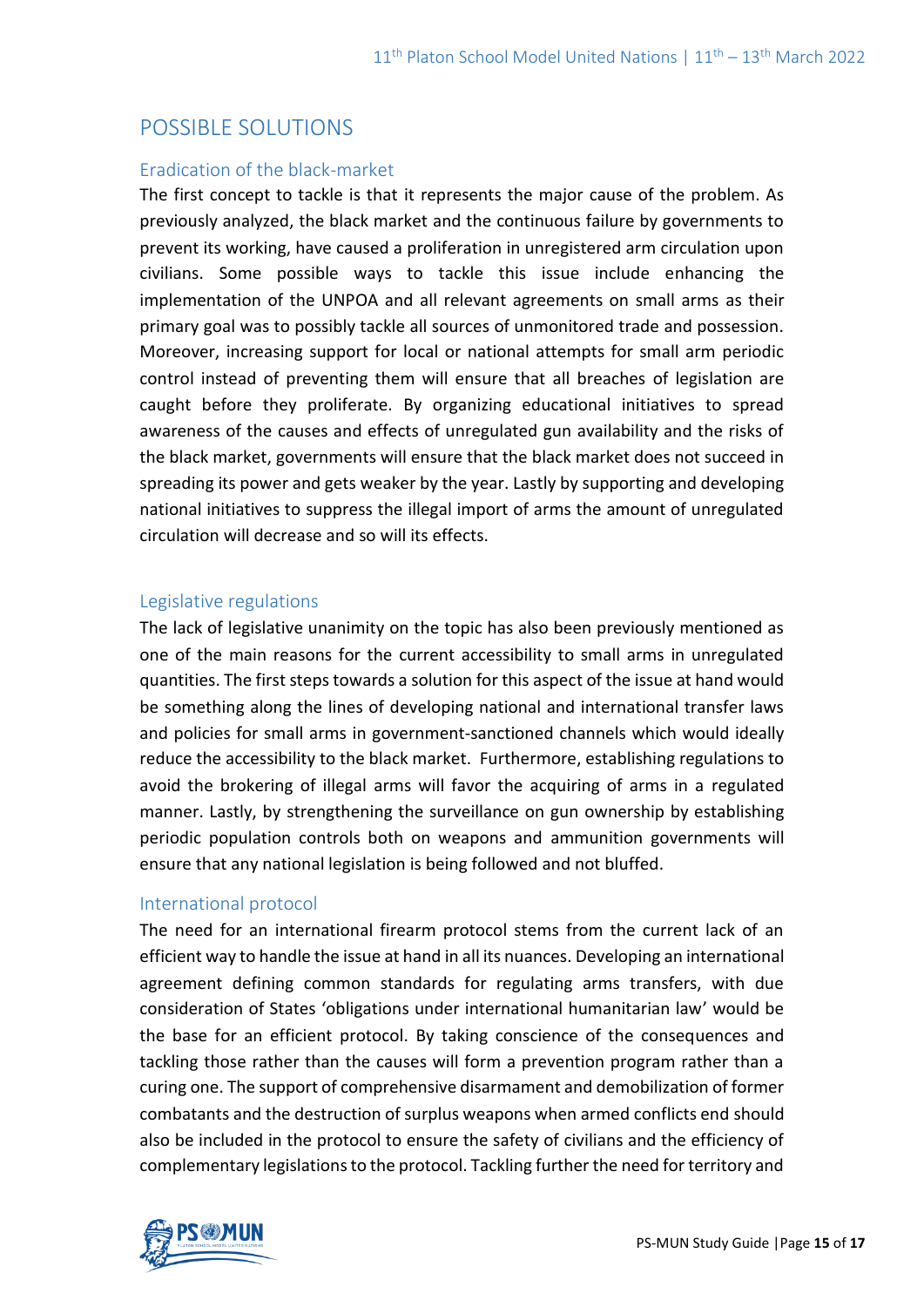civilian safety, the development of an assistance mechanism for the rehabilitation of impacted areas, and for the disposal of all dangerous material that might be found as residual from any armed conflict will be needed. The protocol is also encouraged to support all national and international campaigns on small arms as well as encouraging the creation of an international awareness program that tackles different aspects of the issue in different parts of the world. This would make this protocol applicable internationally as well as locally.

## BIBLIOGRAPHY

- "A/CONF.192/15(SUPP) E A/CONF.192/15(SUPP) -Desktop." *ESubscription to United Nations Documents*, [www.undocs.org/en/A/CONF.192/15\(SUPP\).](http://www.undocs.org/en/A/CONF.192/15(SUPP))
- Alpers, Philip. "Guns in Taiwan Firearms, Gun Law and Gun Control." *Gun Law and Policy: Firearms and Armed Violence, Country by Country*, [www.gunpolicy.org/firearms/region/taiwan.](http://www.gunpolicy.org/firearms/region/taiwan)
- "Guns in Yemen Firearms, Gun Law and Gun Control." *Gun Law and Policy: Firearms and Armed Violence, Country by Country*, [www.gunpolicy.org/firearms/region/yemen.](http://www.gunpolicy.org/firearms/region/yemen)
- "Arms Control in the Time of COVID-19." *Control Arms*, 2 Feb. 2021, [www.controlarms.org/news/arms-control-in-time-of-covid-19/.](http://www.controlarms.org/news/arms-control-in-time-of-covid-19/)
- "Arms Control." *Organization for Security and Co-operation in Europe | OSCE*, [www.osce.org/arms-control.](http://www.osce.org/arms-control)
- *The Arms Trade Treaty |*, [www.thearmstradetreaty.org/hyper](http://www.thearmstradetreaty.org/hyper-images/file/TheArmsTradeTreaty1/TheArmsTradeTreaty.pdf)[images/file/TheArmsTradeTreaty1/TheArmsTradeTreaty.pdf.](http://www.thearmstradetreaty.org/hyper-images/file/TheArmsTradeTreaty1/TheArmsTradeTreaty.pdf)
- *December 2021 Monthly Forecast: Security Council Report*, [www.securitycouncilreport.org/atf/cf/%7B65BFCF9B-6D27-4E9C-8CD3-](http://www.securitycouncilreport.org/atf/cf/%7B65BFCF9B-6D27-4E9C-8CD3-CF6E4FF96FF9%7D/s_res_2117.pdf) [CF6E4FF96FF9%7D/s\\_res\\_2117.pdf.](http://www.securitycouncilreport.org/atf/cf/%7B65BFCF9B-6D27-4E9C-8CD3-CF6E4FF96FF9%7D/s_res_2117.pdf)
- *December 2021 Monthly Forecast: Security Council Report*, [www.securitycouncilreport.org/atf/cf/%7B65BFCF9B-6D27-4E9C-8CD3-](http://www.securitycouncilreport.org/atf/cf/%7B65BFCF9B-6D27-4E9C-8CD3-CF6E4FF96FF9%7D/s_res_2220.pdf) [CF6E4FF96FF9%7D/s\\_res\\_2220.pdf](http://www.securitycouncilreport.org/atf/cf/%7B65BFCF9B-6D27-4E9C-8CD3-CF6E4FF96FF9%7D/s_res_2220.pdf) .
- "How Black Markets Have Adapted to and Shaped the COVID-19 Crisis." *Vision of Humanity*, 5 Nov. 2020, [www.visionofhumanity.org/how-black-markets](http://www.visionofhumanity.org/how-black-markets-have-adapted-to-and-shaped-the-covid-19-crisis/)[have-adapted-to-and-shaped-the-covid-19-crisis/.](http://www.visionofhumanity.org/how-black-markets-have-adapted-to-and-shaped-the-covid-19-crisis/)
- "The Firearms Protocol." *United Nations : Office on Drugs and Crime*, [www.unodc.org/unodc/en/firearms-protocol/the-firearms-protocol.html.](http://www.unodc.org/unodc/en/firearms-protocol/the-firearms-protocol.html)
- "Intimate Partner Violence." *Centers for Disease Control and Prevention*, 23 Feb. 2021,

[www.cdc.gov/violenceprevention/intimatepartnerviolence/index.html.](http://www.cdc.gov/violenceprevention/intimatepartnerviolence/index.html)

"Light Arms Availability Map - Google Search." *Google*, [www.google.com/search?q=light+arms+availability+map&source=lnms&tbm](http://www.google.com/search?q=light+arms+availability+map&source=lnms&tbm=isch&sa=X&ved=2ahUKEwjQtbTBysr0AhUjMuwKHS4fDhwQ_AUoAnoECAEQBA&biw=1280&bih=689&dpr=2&safe=active&ssui=on#imgrc=y6Y7__ylJXsohM) [=isch&sa=X&ved=2ahUKEwjQtbTBysr0AhUjMuwKHS4fDhwQ\\_AUoAnoECAE](http://www.google.com/search?q=light+arms+availability+map&source=lnms&tbm=isch&sa=X&ved=2ahUKEwjQtbTBysr0AhUjMuwKHS4fDhwQ_AUoAnoECAEQBA&biw=1280&bih=689&dpr=2&safe=active&ssui=on#imgrc=y6Y7__ylJXsohM)